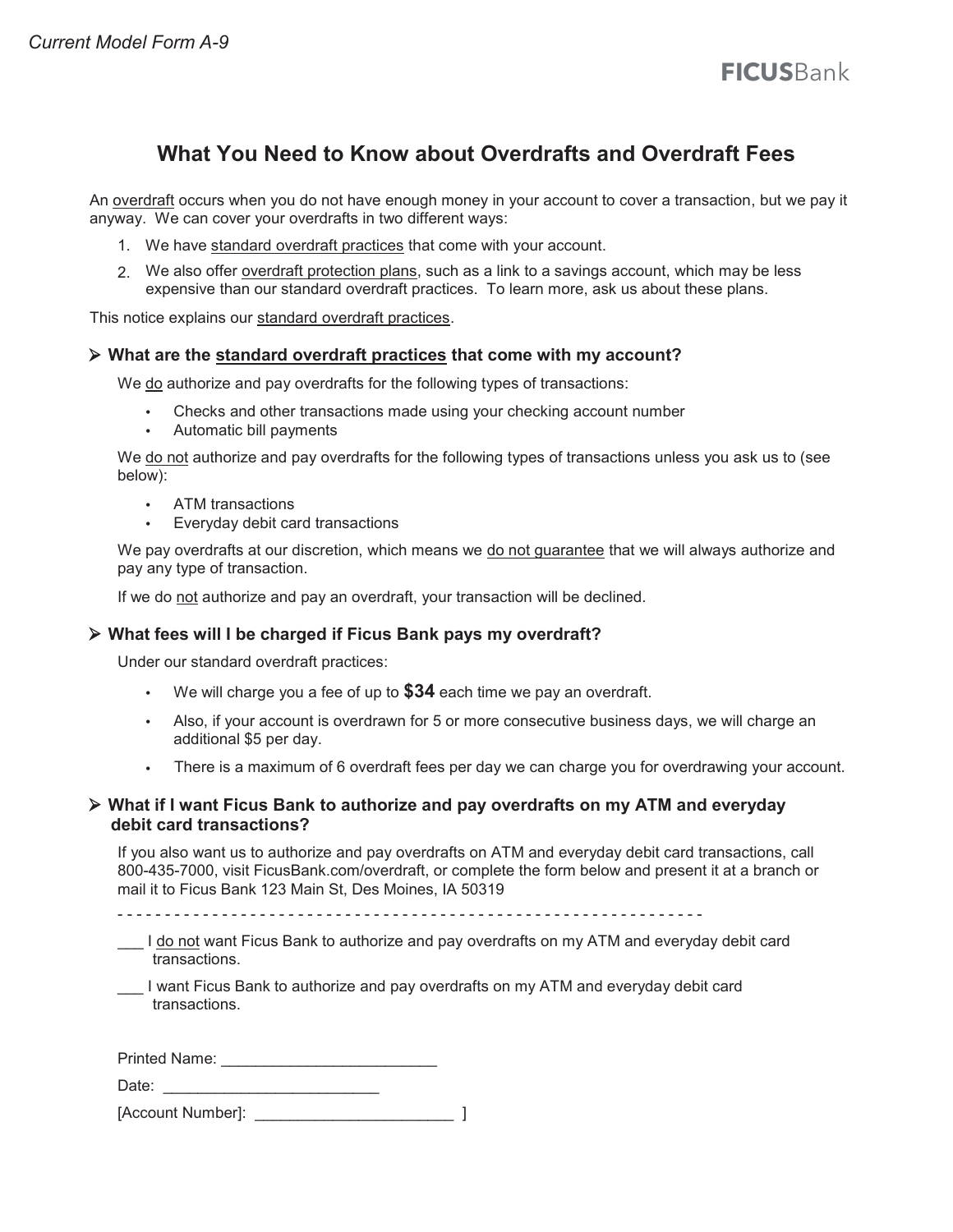An overdraft occurs when you don't have enough money in your account to cover a transaction, but we pay it anyway.

Here are two options:

# **Keep: Bill payments and checks**

This option comes with your account. We generally let your online bill payments and checks go through and decline your debit card transactions and ATM withdrawals.

## **Or switch to: All transactions**

If you switch to this option, we may also authorize ATM withdrawals and debit card transactions that overdraw your account. If we do, we'll charge an overdraft fee.

| ATM overdraft fee                 | No fee                                                                                            | \$34                                                                                              |
|-----------------------------------|---------------------------------------------------------------------------------------------------|---------------------------------------------------------------------------------------------------|
| Debit card overdraft fee          | No fee                                                                                            | \$34                                                                                              |
| Online bill payment overdraft fee | \$34                                                                                              | \$34                                                                                              |
| Check overdraft fee               | \$34                                                                                              | \$34                                                                                              |
| Maximum number of fees            | 6 overdraft fees per day                                                                          | 6 overdraft fees per day                                                                          |
| Negative balance fee              | After you overdraft, we charge<br>\$5 every fifth business day if your<br>account stays negative. | After you overdraft, we charge<br>\$5 every fifth business day if your<br>account stays negative. |

OO

Link an account to lower your fees. You can link this account to a savings account, credit card, or line of credit. We'll use the money from the linked account to pay transactions that overdraw your account.

 $?$ For more information about your options, call Ficus Bank at 800-435-7000 or visit FicusBank.com/overdraft. For tools to help you make your overdraft decision, Visit consumerfinance.gov/overdraft. (español |中文 | … )

## **To keep the current option:**

There is nothing you need to do. You will not pay overdraft fees on ATM withdrawals or debit card transactions.

# **To switch to all transactions**

**option:** Please complete this form.

 $\Box$  I understand that Ficus Bank may authorize any transaction even if it overdraws my account. I will be charged \$34 for each overdraft.

Account ending in 1022

Printed name \_\_\_\_\_\_\_\_\_\_\_\_\_\_\_\_\_\_\_\_\_\_\_\_\_\_\_\_\_\_\_\_\_\_\_\_\_\_\_

Signature \_\_\_\_\_\_\_\_\_\_\_\_\_\_\_\_\_\_\_\_\_\_\_\_\_\_\_\_\_\_\_\_\_\_\_\_\_\_\_\_\_\_

Date

Mail to

FICUS BANK 123 MAIN ST DES MOINES, IA 50319

deelllinhleffenhedretstiffftenmstallh<sup>ug</sup>ntr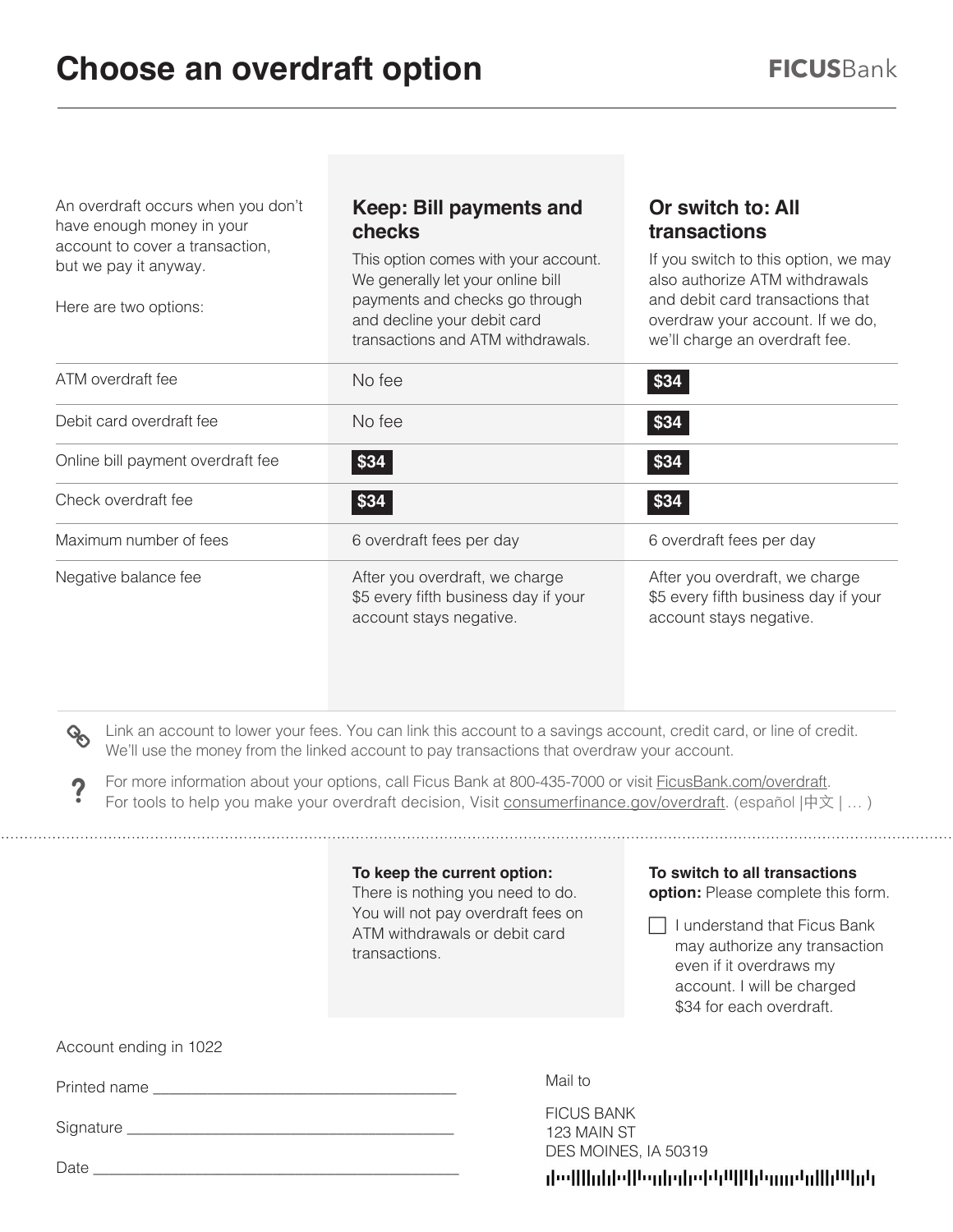An overdraft occurs when you don't have enough money in your account to cover a transaction, but we pay it anyway.

Here are two options:

# **Keep: Bill payments and checks**

This option comes with your account. We generally let your online bill payments and checks go through and decline your debit card transactions and ATM withdrawals.

## **Or switch to: All transactions**

If you switch to this option, we may also authorize ATM withdrawals and debit card transactions that overdraw your account. If we do, we'll charge an overdraft fee.

| ATM overdraft fee                 | No fee                                                                                                                                                                                                 | \$34                     |
|-----------------------------------|--------------------------------------------------------------------------------------------------------------------------------------------------------------------------------------------------------|--------------------------|
| Debit card overdraft fee          | No fee                                                                                                                                                                                                 | \$34                     |
| Online bill payment overdraft fee | \$34                                                                                                                                                                                                   | \$34                     |
| Check overdraft fee               | \$34                                                                                                                                                                                                   | \$34                     |
| Maximum number of fees            | 6 overdraft fees per day                                                                                                                                                                               | 6 overdraft fees per day |
| Negative balance fee              | After you overdraft, we charge<br>After you overdraft, we charge<br>\$5 every fifth business day if your<br>\$5 every fifth business day if your<br>account stays negative.<br>account stays negative. |                          |

OO

Link an account to lower your fees. You can link this account to a savings account, credit card, or line of credit. We'll use the money from the linked account to pay transactions that overdraw your account.

 $?$ For more information about your options, call Ficus Bank at 800-435-7000 or visit FicusBank.com/overdraft. For tools to help you make your overdraft decision, Visit consumerfinance.gov/overdraft. (español |中文 | … )

> **Keep bill payment and checks option** I will not pay overdraft fees on ATM withdrawals or debit card transactions.

> > Mail to

FICUS BANK 123 MAIN ST **Switch to all transactions** 

**option** I understand that Ficus Bank may authorize any transaction even if it overdraws my account. I will be charged \$34 for each overdraft.

Account ending in 1022

Printed name \_\_\_\_\_\_\_\_\_\_\_\_\_\_\_\_\_\_\_\_\_\_\_\_\_\_\_\_\_\_\_\_\_\_\_\_\_\_\_

Signature \_\_\_\_\_\_\_\_\_\_\_\_\_\_\_\_\_\_\_\_\_\_\_\_\_\_\_\_\_\_\_\_\_\_\_\_\_\_\_\_\_\_

Date

DES MOINES, IA 50319 والالتاراالية لمسولوا الارادا والماروبا الوارا والالويار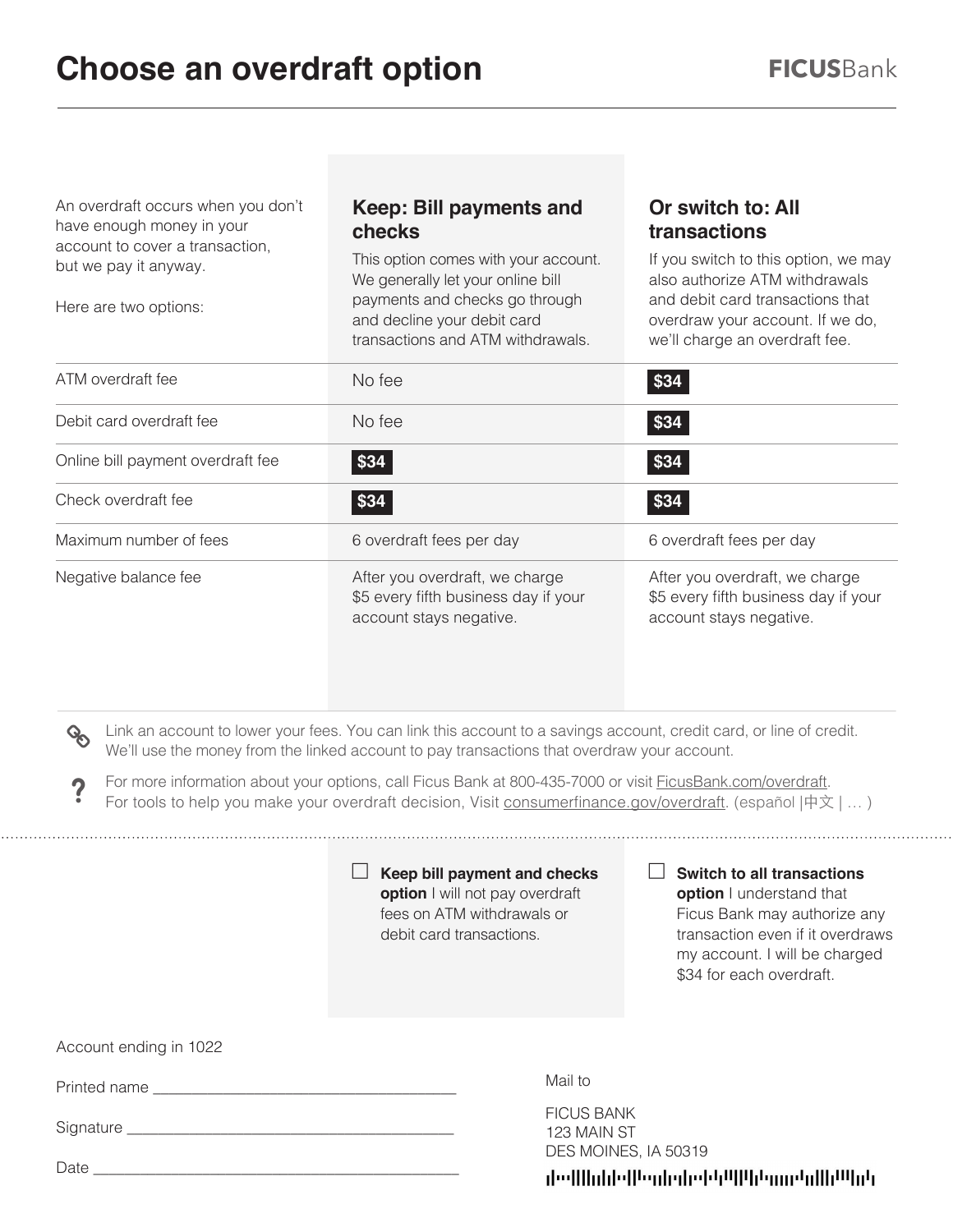# **Choose an overdraft option**

What happens when there's not enough money in your account

| You have two options:               | Keep: Bill payments and<br>checks                                                                 |        | Or switch to: All<br>transactions                                                                  |          |  |
|-------------------------------------|---------------------------------------------------------------------------------------------------|--------|----------------------------------------------------------------------------------------------------|----------|--|
| ATM overdraft fee                   | No fee                                                                                            |        | \$34                                                                                               |          |  |
| Debit card overdraft fee            | No fee                                                                                            |        | \$34                                                                                               |          |  |
| Online bill payment overdraft fee   | $\frac{1}{3}$                                                                                     |        | \$34                                                                                               |          |  |
| Check overdraft fee                 | \$34                                                                                              |        | \$34                                                                                               |          |  |
| Maximum number of fees              | 6 overdraft fees per day                                                                          |        | 6 overdraft fees per day                                                                           |          |  |
| Negative balance fee                | After you overdraft, we charge<br>\$5 every fifth business day if your<br>account stays negative. |        | After you overdraft, we charge<br>\$5 every fifth business day if your<br>account stays negative.  |          |  |
| Compare options with these examples | <b>Example:</b> You plan to spend \$25<br>at the store using your debit card                      |        | <b>Example:</b> You spend \$25 at the<br>store using your debit card                               |          |  |
|                                     | Your account has                                                                                  | \$10   | Your account has                                                                                   | \$10     |  |
|                                     | Your transaction is declined<br>because there's not enough<br>$- $0$<br>money in your account     |        | Your transaction's approved<br>even though there's not enough<br>money in your account<br>$-$ \$25 |          |  |
|                                     | Overdraft fees                                                                                    | $- $0$ | Overdraft fees                                                                                     | $-$ \$34 |  |
|                                     | You still have                                                                                    | \$10   | You now have                                                                                       | \$49     |  |

OO Link an account to lower your fees. You can link this account to a savings account, credit card, or line of credit. We'll use the money from the linked account to pay transactions that overdraw your account.

? For more information about your options, call Ficus Bank at 800-435-7000 or visit FicusBank.com/overdraft. For tools to help you make your overdraft decision, Visit consumerfinance.gov/overdraft. (español |中文 | ...)

> **Keep bill payment and checks option** I will not pay overdraft fees on ATM withdrawals or debit card transactions.

**Switch to all transactions** 

**option** I understand that Ficus Bank may authorize any transaction even if it overdraws my account. I will be charged \$34 for each overdraft.

Account ending in 1022

Printed name \_\_\_\_\_\_\_\_\_\_\_\_\_\_\_\_\_\_\_\_\_\_\_\_\_\_\_\_\_\_\_\_\_\_\_\_\_\_\_

Signature \_\_\_\_\_\_\_\_\_\_\_\_\_\_\_\_\_\_\_\_\_\_\_\_\_\_\_\_\_\_\_\_\_\_\_\_\_\_\_\_\_\_

Date

Mail to

FICUS BANK 123 MAIN ST DES MOINES, IA 50319

deellinidelleniedeeleftilijdenmenlih<sup>in</sup>ide